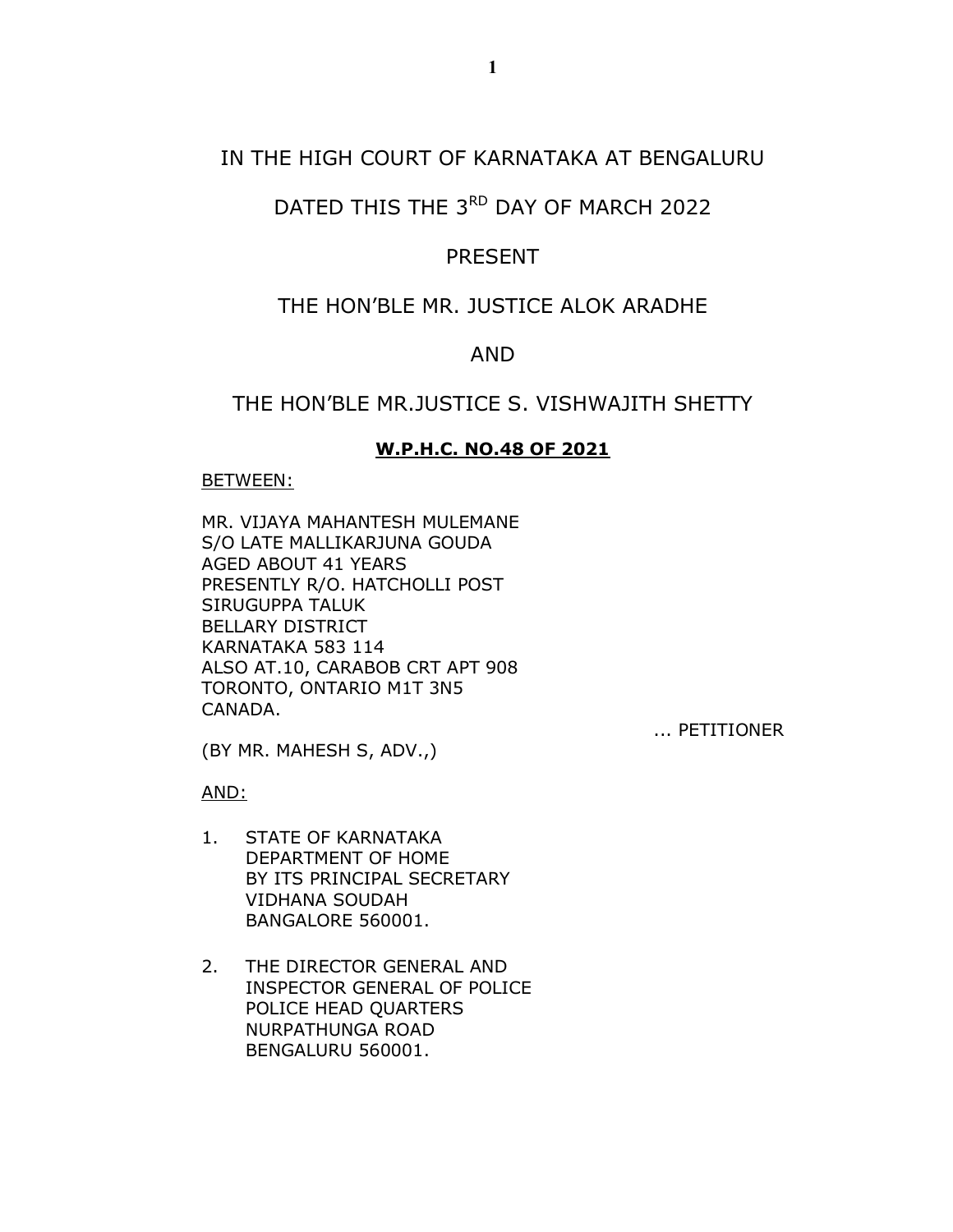3. COMMISSIONER OF POLICE BANGALORE CITY INFANTRY ROAD BANGALORE 560001.

4. MRS. ANUPAMA NADAGOUDA W/O VIJAYA MAHANTESH MULEMANE D/O VENKATRAO NADAGOUDA AGED ABOUT 37 YEARS R/O NO. R-B5, JAYAMAHAL EXTN BENGALURU 560046 (LAST KNOWN ADDRESS) ALSO AT HOUSE NO.29/30 KHB COLONY PWD CAMP RAICHUR ROAD SINDHANUR, RAICHUR DISTRICT 584 128.

... RESPONDENTS

(BY MR. THEJESH P, HCGP FOR R1 TO R3 MR. KIRAN V. RON, ADV., FOR R4)

 THIS WPHC IS FILED UNDER ARTICLE 226 AND 227 OF THE CONSTITUTION OF INDIA, PRAYING TO ISSUE AN ORDER OR DIRECTION OR WRIT IN THE NATURE OF HABEAS CORPUS DIRECTING THE 4TH RESPONDENT TO PRODUCE THE DETENUE I.E., THE DAUGHTER OF THE PETITIONER KUM.ANVITA FORTHWITH BEFORE THIS HON'BLE HIGH COURT. ISSUE AN ORDER EPRMITTING PETITIONER TO TAKE THE CUSTODY OF HIS MINOR DAUGHTER ANVITA ALONG WITH HIM TO CANADA AS THE DETENUE ANVITA IS A CITIZEN OF CANADA HOLDING PASSPORT OF CANADA.

- - -

 THIS WPHC COMING ON FOR HEARING, THIS DAY, ALOK ARADHE J., MADE THE FOLLOWING:

#### **ORDER**

This writ petition has been filed seeking a writ of habeas

corpus for production of Kum.Anvita (hereinafter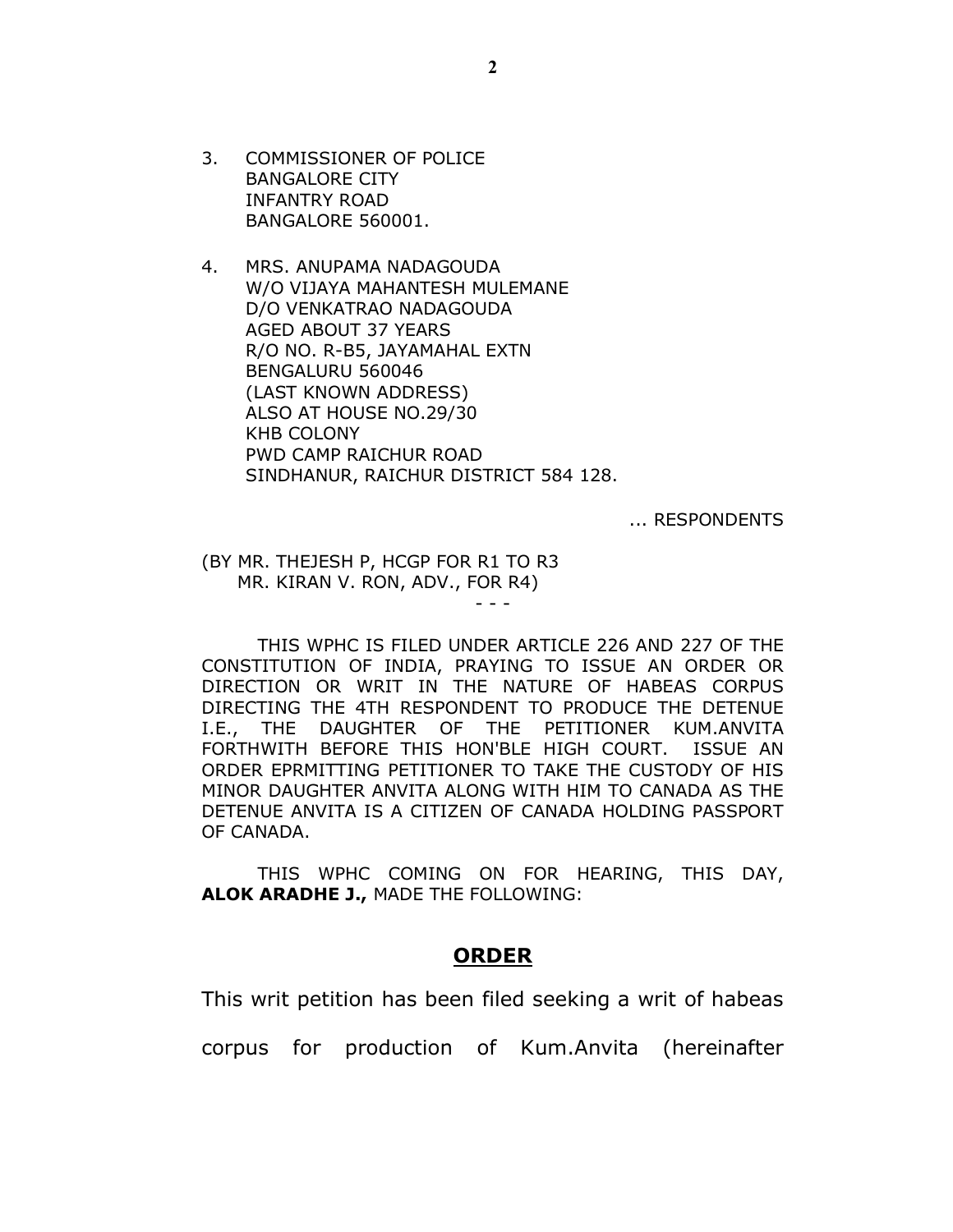referred to as 'the daughter' for short) aged about 10 years and to permit the petitioner to take the daughter with him to Canada. In order to appreciate the petitioner's grievance, relevant facts need mention, which are stated infra.

 2. Admittedly, the petitioner is the natural father of the daughter. The marriage between the petitioner and respondent No.4 (hereinafter referred to as 'the respondent' for short) was solemnized as per Hindu rights and customs on 30.11.2010. On 30.08.2010, civil marriage was performed between the petitioner and respondent at Toronto in Canada. The petitioner and the respondent were blessed with a daughter on 11.02.2012 in Canada. The birth certificate of the daughter as well as the passport has been issued by Canadian Authorities.

3. The respondent filed a petition seeking divorce on 26.05.2017 in superior court of justice at Toronto,

3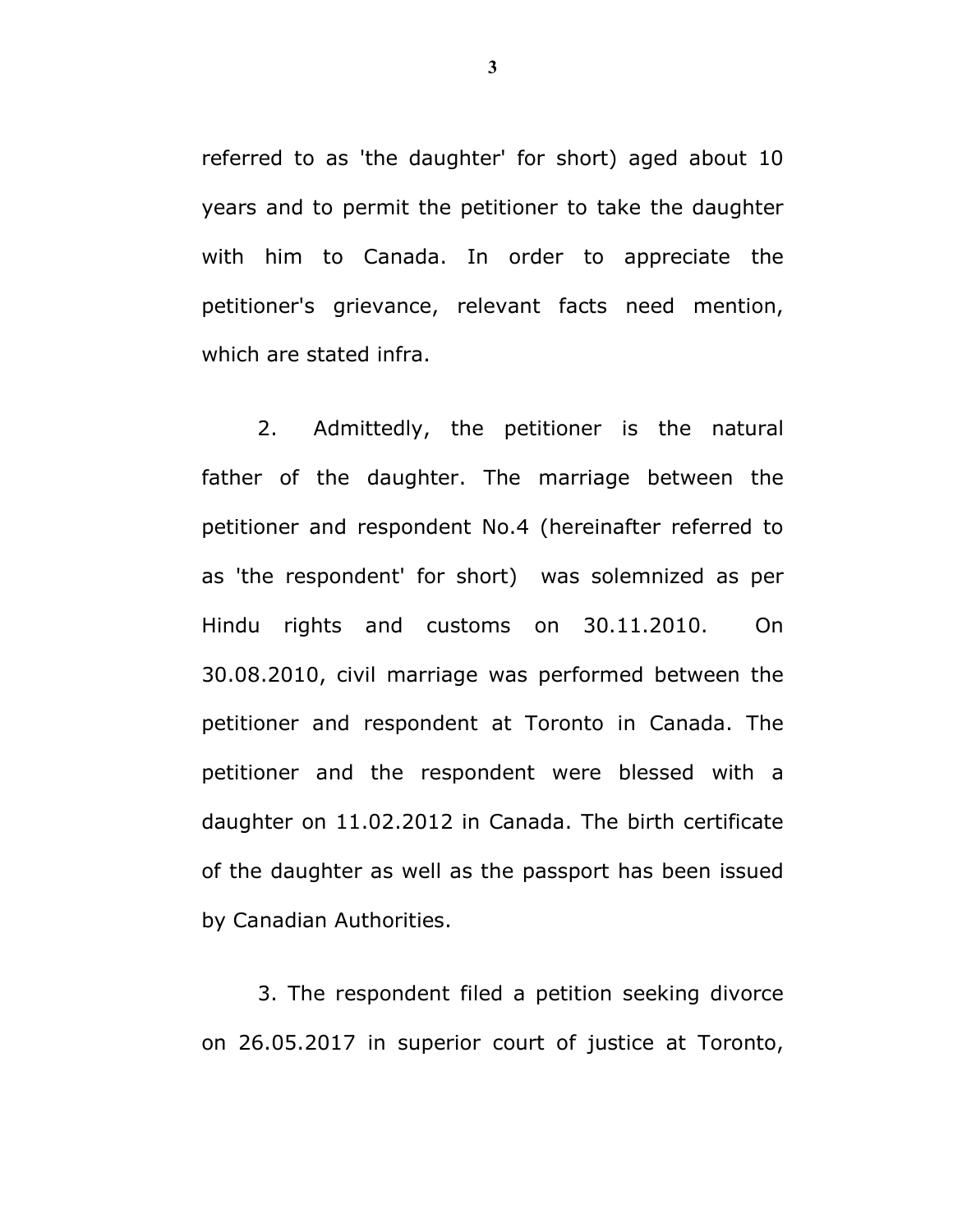Canada. By an order dated 01.11.2017, the court in Canada directed that respondent shall have temporary access to the child. Thereafter, on the basis of consent furnished by the petitioner, the respondent and the daughter traveled to India on 25.08.2018 and were scheduled to depart on 16.10.2018. However, the respondent made attempts to stop the petitioner from leaving India with the child and lodged a complaint against the petitioner for offences under Section 498A, 341, 504, 506 of Indian Penal Code as well as under Section 3 and 4 of the Dowry Prohibition Act, 1961.

4. The petitioner however, returned to Canada for professional commitments and moved the court in Canada apprising the subsequent events which took place in India. The court in Canada passed an order on 22.11.2018 directing the respondent to return to Canada with the child and further directing the respondent to return the custody of the child to the petitioner. Thereafter, the superior court of Canada passed an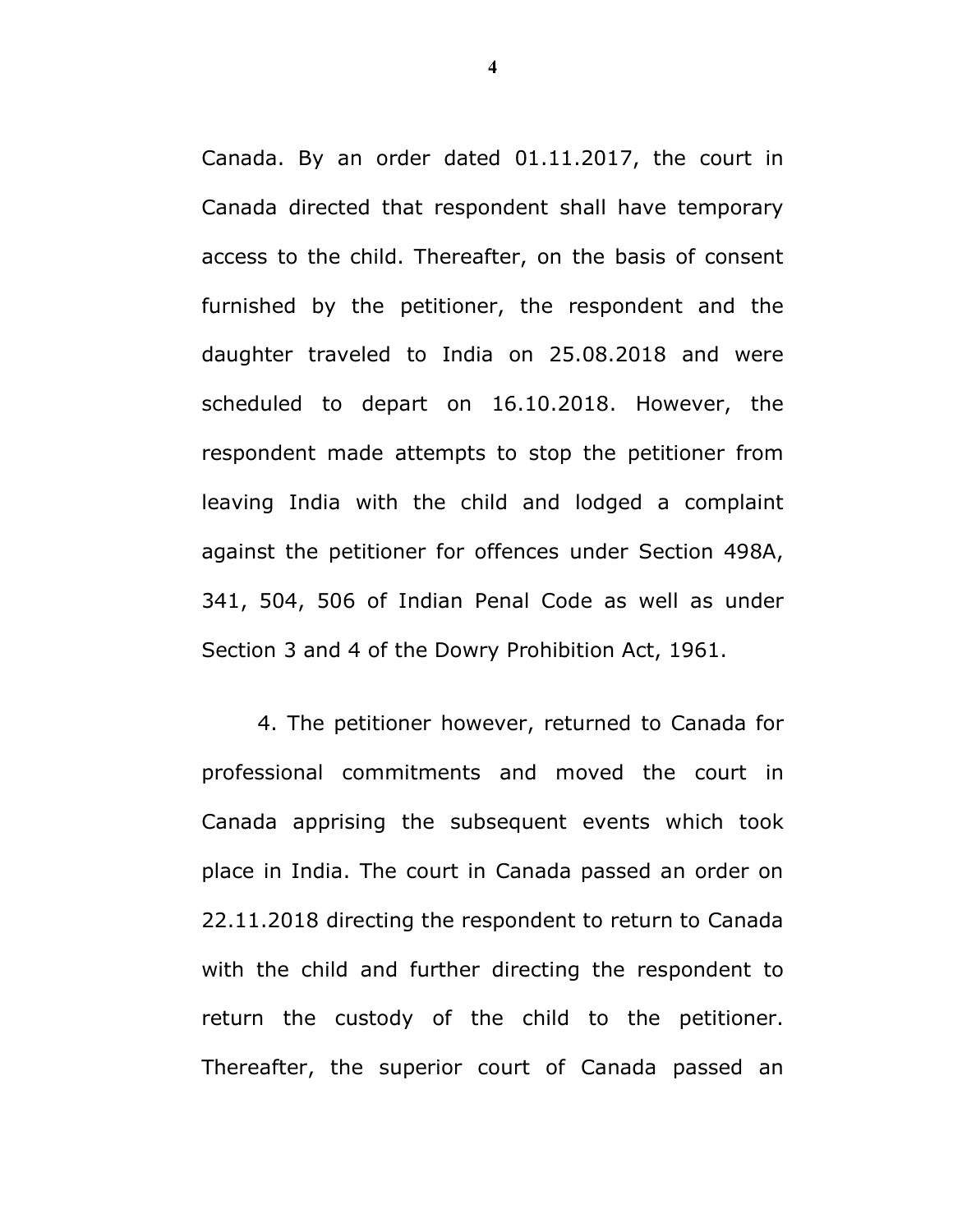order on 27.11.2018 granted the sole custody of the child to the petitioner and also directed the respondent to deliver the daughter forthwith to the petitioner along with her passport and other documents.

5. The petitioner returned to India on 07.02.2019. However, the respondent did not permit the petitioner to interact with the child and refused to hand over the custody of the child. Thereupon, the petitioner on 14.02.2019, filed a writ of habeas corpus viz., WPHC No.25/2019, which was disposed of by an order dated 22.12.2020 and it was held that the daughter is not in the custody and not in the company of the petitioner for past three years and it would be appropriate that eth daughter continues to be with the mother for the present. The said arrangement was directed to continue till further orders are passed in the proceeding under Guardians and Wards Act, 1890 and the Family Court, Bengaluru was directed to deal with the proceeding for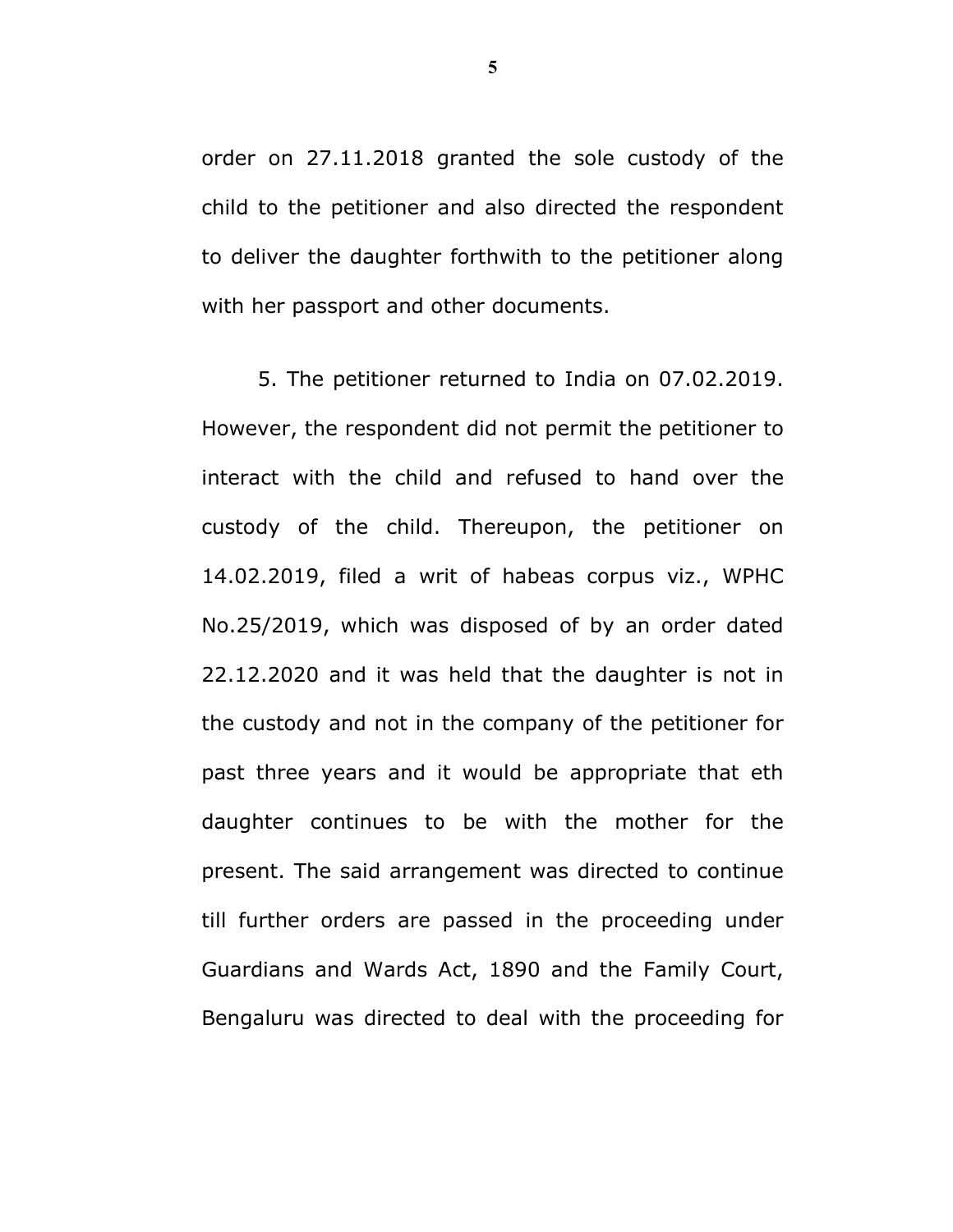appointment of Guardian without being influenced by any of the observations made in the order.

6. Thereafter, respondent filed a petition under the Guardians and Wards Act, 1890 before Family Court, Bengaluru. The Family court by an order dated 04.02.2021 inter alia held that it had neither territorial jurisdiction nor any cause of action within its jurisdiction to maintain the petition. Accordingly, the same was dismissed. The petitioner thereafter filed this petition seeking a writ of habeas corpus on 20.04.2021. Being aggrieved by order dated 04.02.2021, the respondent filed an appeal viz., M.F.A.No.2863/2021, which has been dismissed with costs by a bench of this court by judgment dated 14.12.2021.

7. Learned counsel for the petitioner submitted that orders have been passed against the respondent by the Superior Court of Justice in Canada regarding custody of the daughter and she was granted only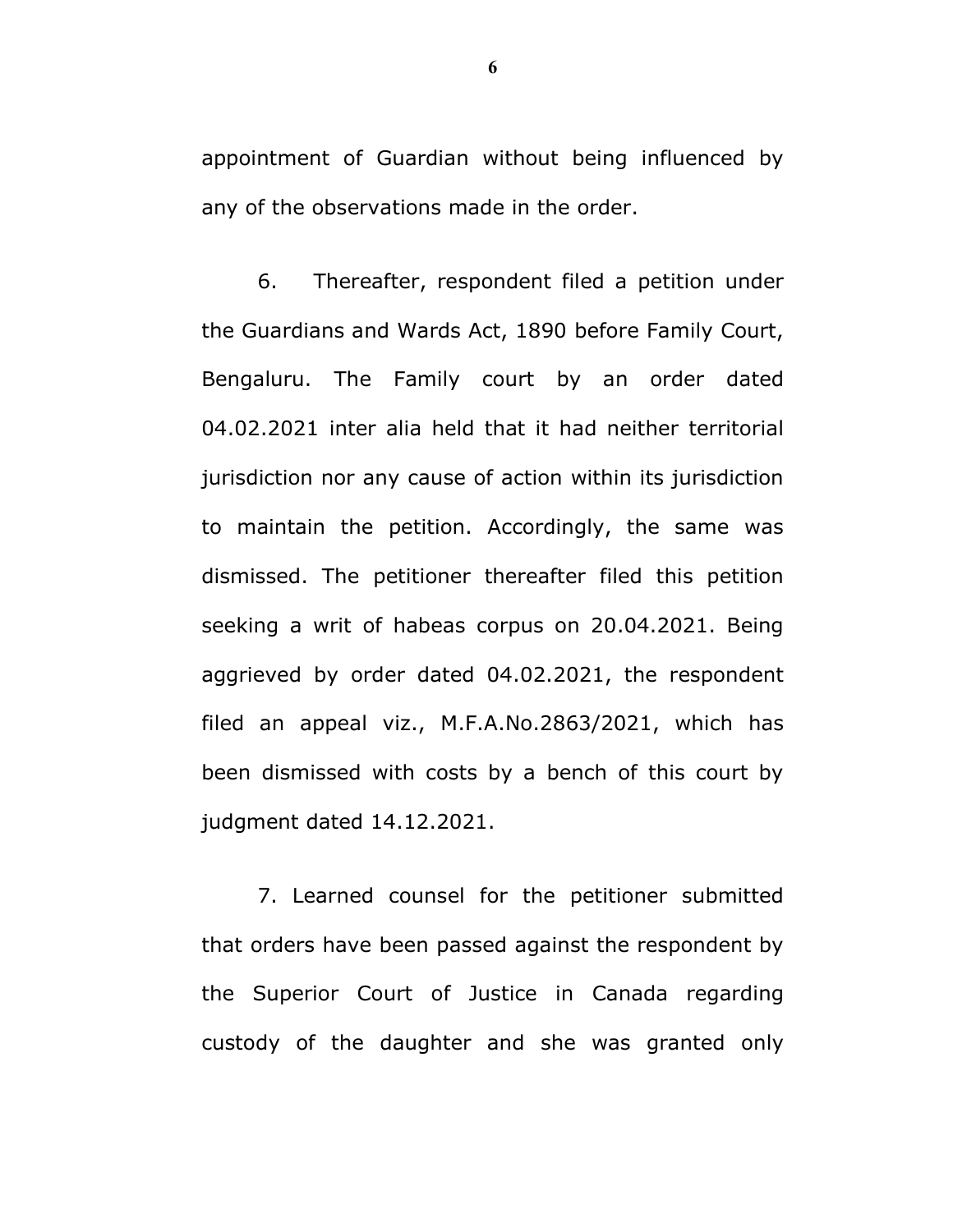temporary access to the child. It is also urged that the Superior Court of Justice in Canada has passed an order directing sole custody of the child in favour of the petitioner. It is also urged that the proceeding under Guardian and Wards Act initiated by the respondent has been dismissed by the Family Court and the aforesaid order has been affirmed by this Court in MFA No.2863/2021 vide order dated 24.12.2021. It is submitted that petitioner has taken care of the daughter in Canada and respondent is in live in relationship with her partner.

8. It is also submitted that petitioner is employed and shall take care of the daughter. It is also submitted that Canada would provide conducive atmosphere as well as a bright future to the girl child. It is further submitted that there is infrastructure available in Canada to enable the petitioner to look after the daughter. However, it is fairly admitted by the learned counsel for the petitioner that since 5.8.2018 the child is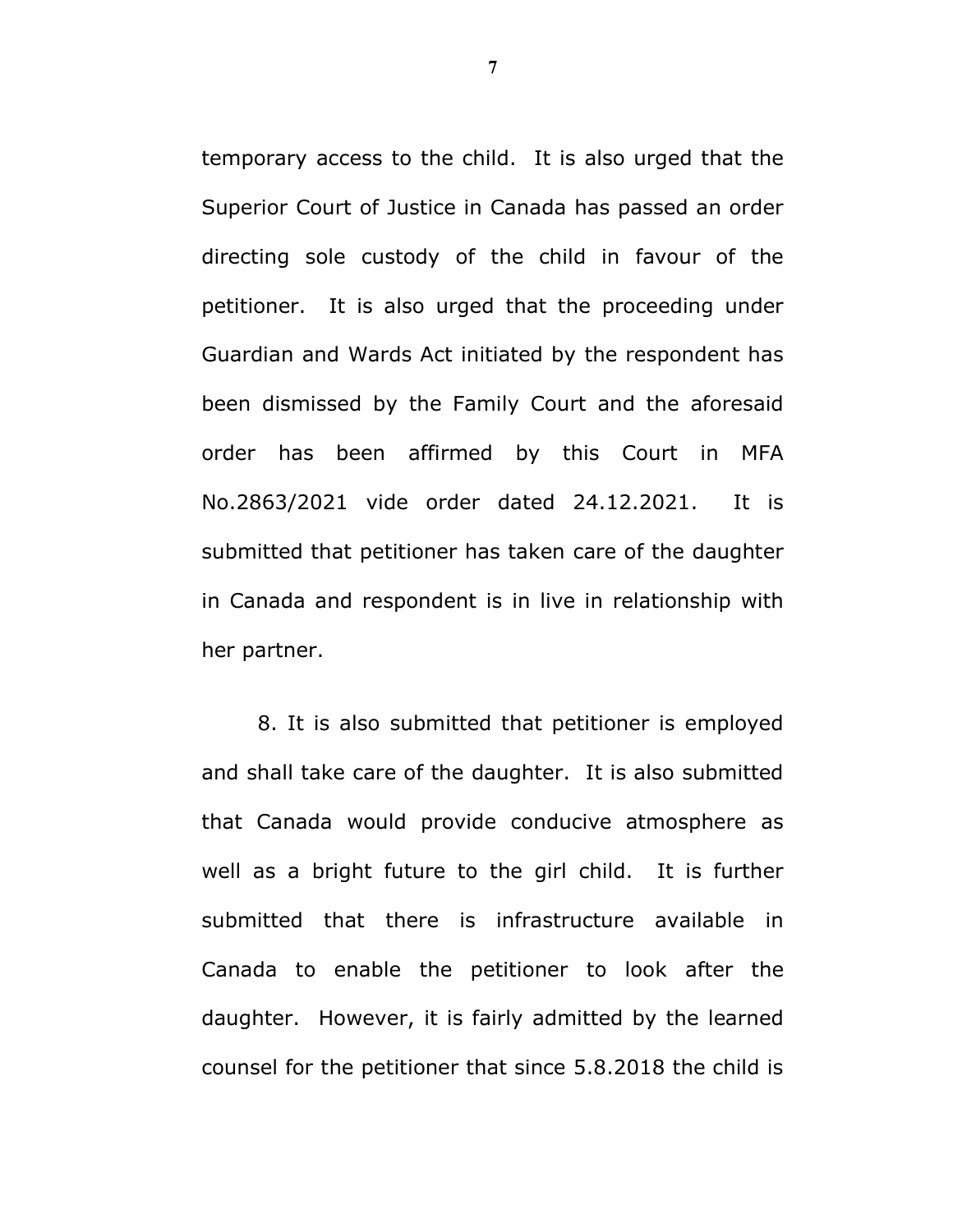in India and the petitioner has only met her once on 05.07.2021 in Bengaluru. In support of aforesaid submission, reliance has been placed on the decision of the Supreme Court in 'YASHITA SAHU Vs. STATE OF RAJASTHAN AND ORS.' AIR 2020 SC 577, 'LAHARI SAKHAMURI Vs. SOBHAN KODALI' AIR 2019 SC 2881, 'V.RAVICHANDRAN Vs. UNION OF INDIA & ORS.' (2010) 1 ACR 231 (SC), 'NILANJAN BHATTACHARYA Vs. THE STATE OF KARNATAKA AND ORS.' IN WP(HC) NO.93/2019 DISPOSED ON 07.04.2020.

9. On the other hand, learned counsel for Respondent has submitted that the affidavit filed by the petitioner discloses that the petitioner is not in employment for the past two years and is in India. It is also submitted that the mother-in-law of Respondent is aged about 80 years and the petitioner lacks female support system in Canada to support the minor daughter, it is also urged that against the order dated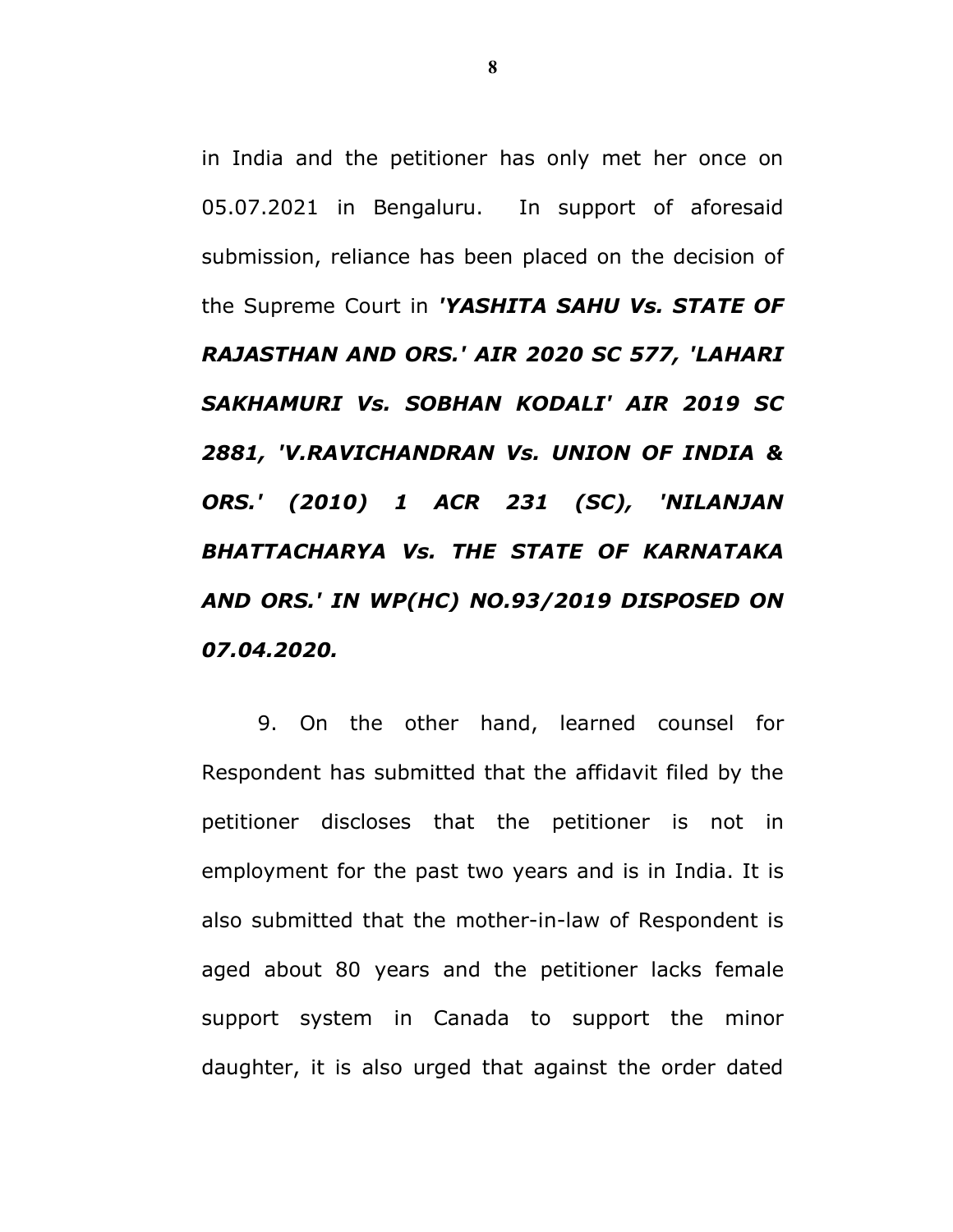14.12.2021 passed in MFA No.2863/2021, the Respondent has filed SLP before the Supreme Court which is pending. It is further submitted that minor daughter is agaed about 10 years and is a student of Vishwavidyapeeth, Yelahanka, Bangalore. It is also urged that the daughter is residing in India for the past about 3 years i.e., since, 25.08.2018 and has developed roots. It is contended that the principle of comity of courts has to yield to interest and welfare of the child.

10. It is submitted out that the Respondent is presently not employed and is a house wife and is residing with her parents and devotes time and attention to the welfare of the child. It is pointed out that the Respondent has an annual rental income of Rs.8,00,000/-. It is also contended that the academic session in Canada begins from Attention of this court has also been invited to the undertaking contained in the affidavit filed on behalf of the respondent and it has been stated that respondent would live with her parents

9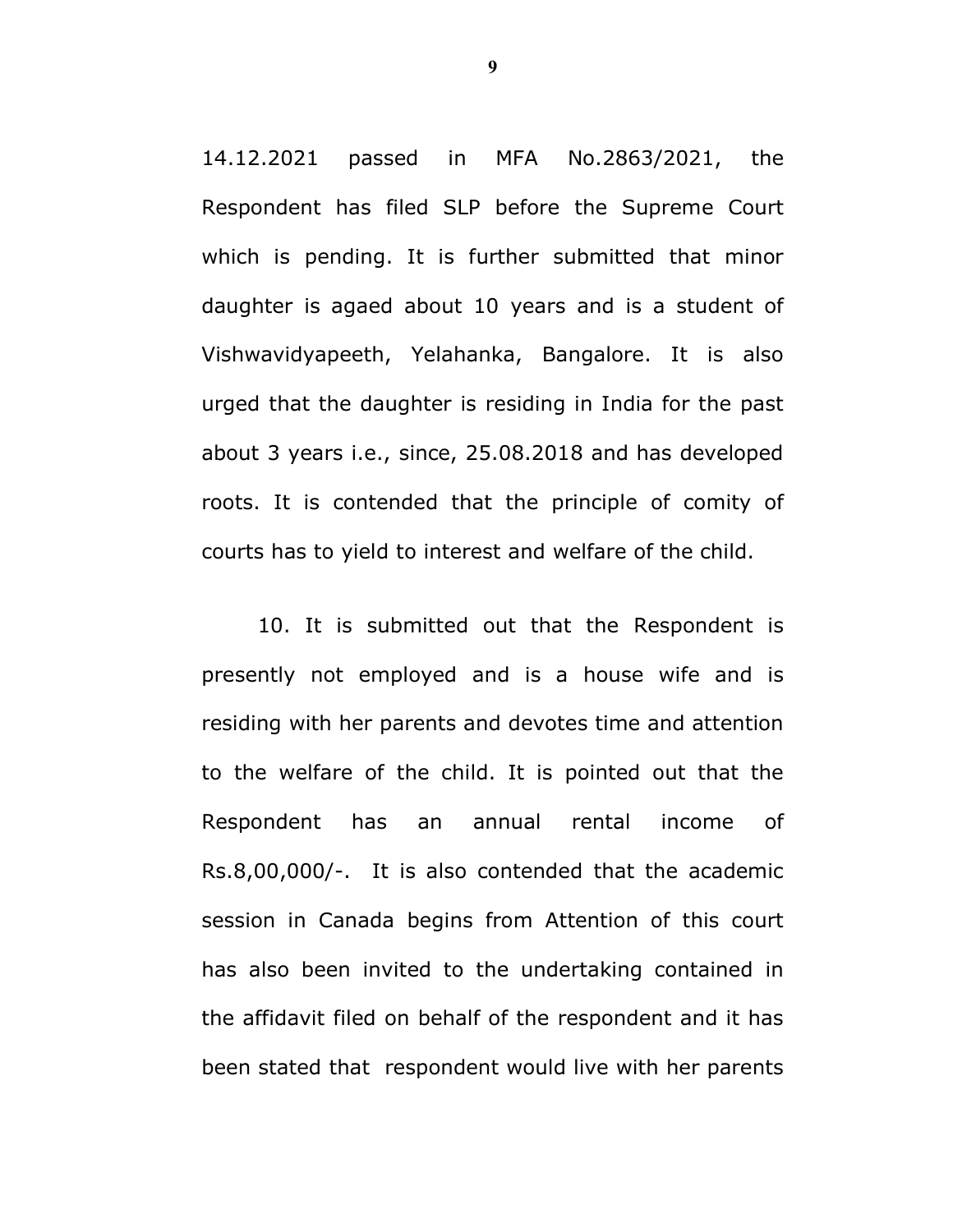and would not be in touch with her partner viz., Mr.Sanjeev Marathe and shall also not expose the daughter to any interaction with the aforesaid Mr.Sanjeev Marathe. It is also pointed out that the petitioner had met the daughter only on two occasions during the pendency of this proceeding. It is also urged that in the facts and circumstances of the case, and taking into account the age of the daughter, the daughter should be allowed to remain in the custody of the respondent. In support of aforesaid submissions, reliance has been placed on decision of the Supreme Court in 'NITHYA ANAND RAGHAVAN VS. STATE AND ANOTHER', (2017) 8 SCC 454, 'KANIKA GOEL VS. STATE OF DELHI AND ANOTHER', (2018) 9 SCC 578, 'LAHARI SAKHAMURI VS. SOBHAN KODALI', (2019) 7 SCC 311, 'SARITA SHARMA VS. SUSHIL SHARMA', (2000) 3 SCC 14.

11. We have considered the submissions made on both sides and have perused the record. A Three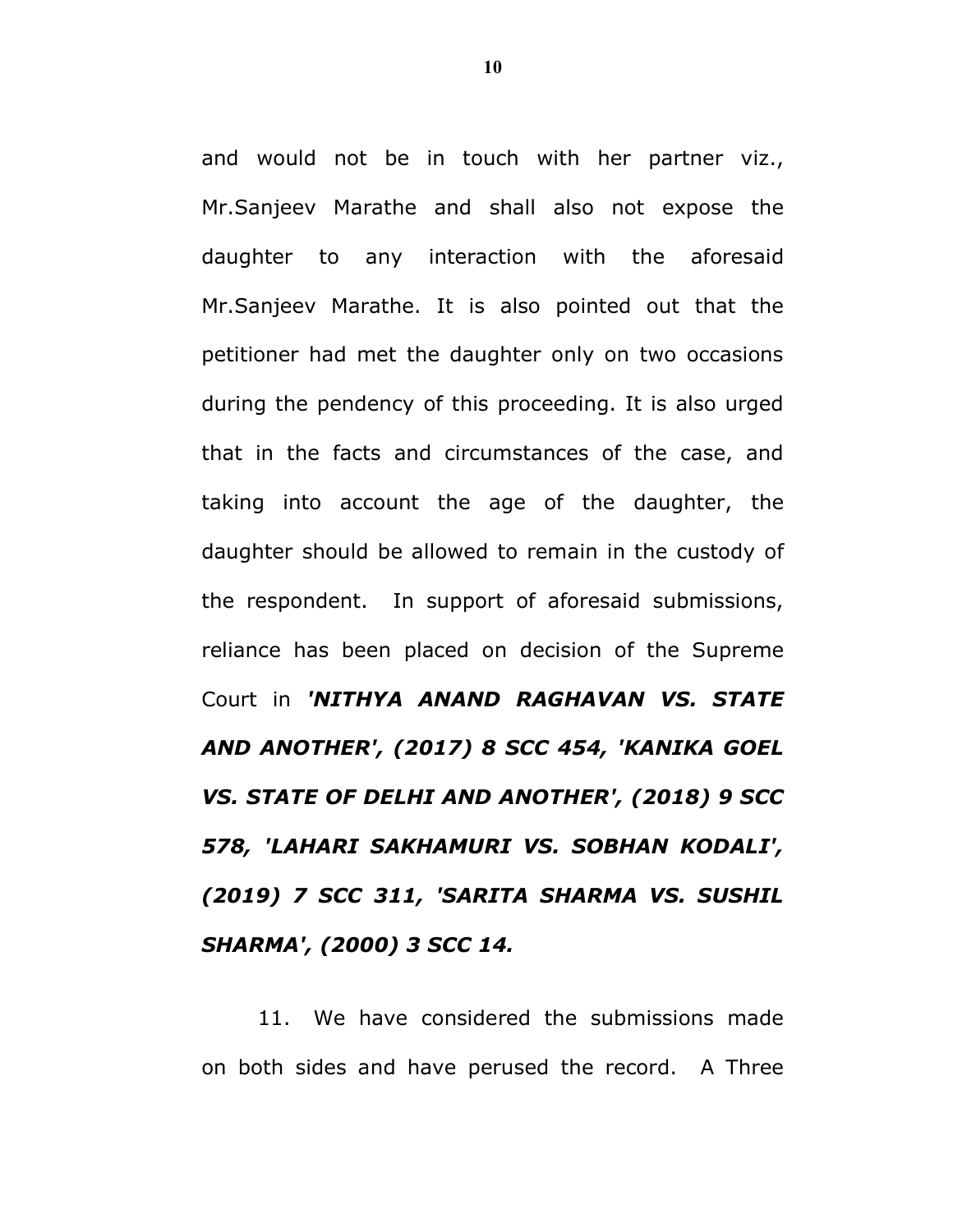Judge Bench of Supreme Court in **NITHYA ANAND RAGHAVAN** supra inter alia has held that principle of comity of courts cannot be given primacy of more weightage for declining the matter of custody or return of the child to the native state. Similar view was taken in **LAHARI SAKHAMURI** supra and it was held that Doctrine of Comity of Courts cannot override the best interest and welfare of the child. Similar view was taken in 'TEJASWINI GAUR VS. SHEKAR JAGDISH PRASAD', (2019) 7 SCC 42I and YASHITA SAHU VS. STATE OF RAJASTHAN', (2020) 3 SCC 67. The supreme court in **SARITA SHARMA** supra has held that ordinarily a female child should be allowed to remain with the mother so that she can be properly looked after. Similarly, in **NITHYA ANAND RAGHAVAN** supra, the Supreme Court has held that custody of the girl child may be ordered to be taken away from her mother for being given to any other person including the father of the child only in exceptional situation.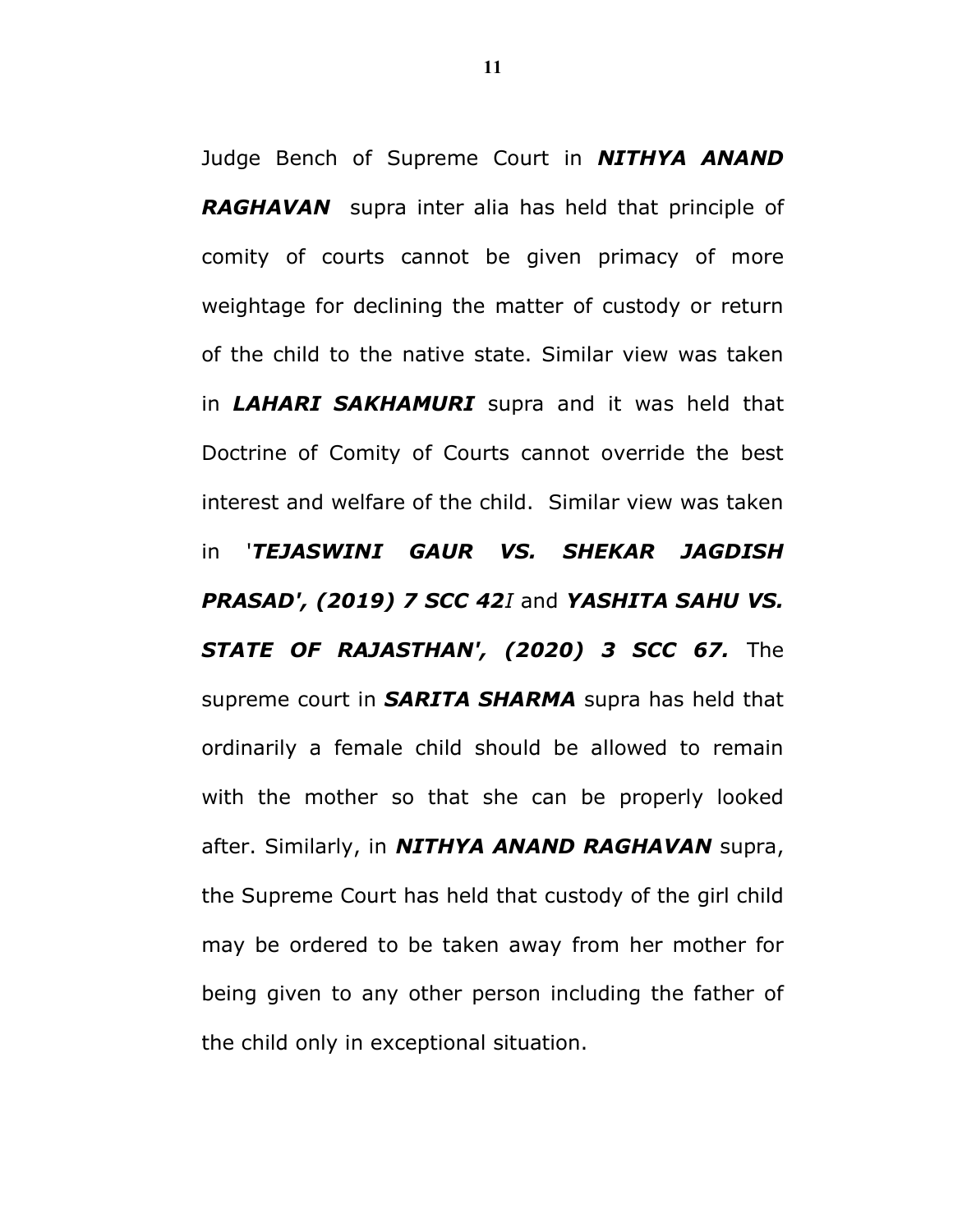12. However, the issue pertaining to the best interest and welfare of the child has to be answered in the facts and circumstances of each case. Admittedly, the daughter was born on 11.02.2012 in Toronto in Canada. It is also not in dispute that the daughter is residing with respondent in India since, 25.08.2018 i.e., for nearly three and half years and has developed roots here. The daughter is student of Vishwavidyapeeth, Yelahanka, Bangalore and is student of 4th Grade.

13. The petitioner claims to have been employed in Canada. He lives alone in Canada. In case, the custody of the daughter is given to the petitioner, she will have to live alone with the petitioner in Canada. The daughter is residing with her mother for past more than three and half years along with her grand parents which is conducive to her overall growth. The mother is a house wife and is in a position to devote time to take care of the daughter. She has also an annual rental income of Rs.8 Lakhs. If the custody of the daughter is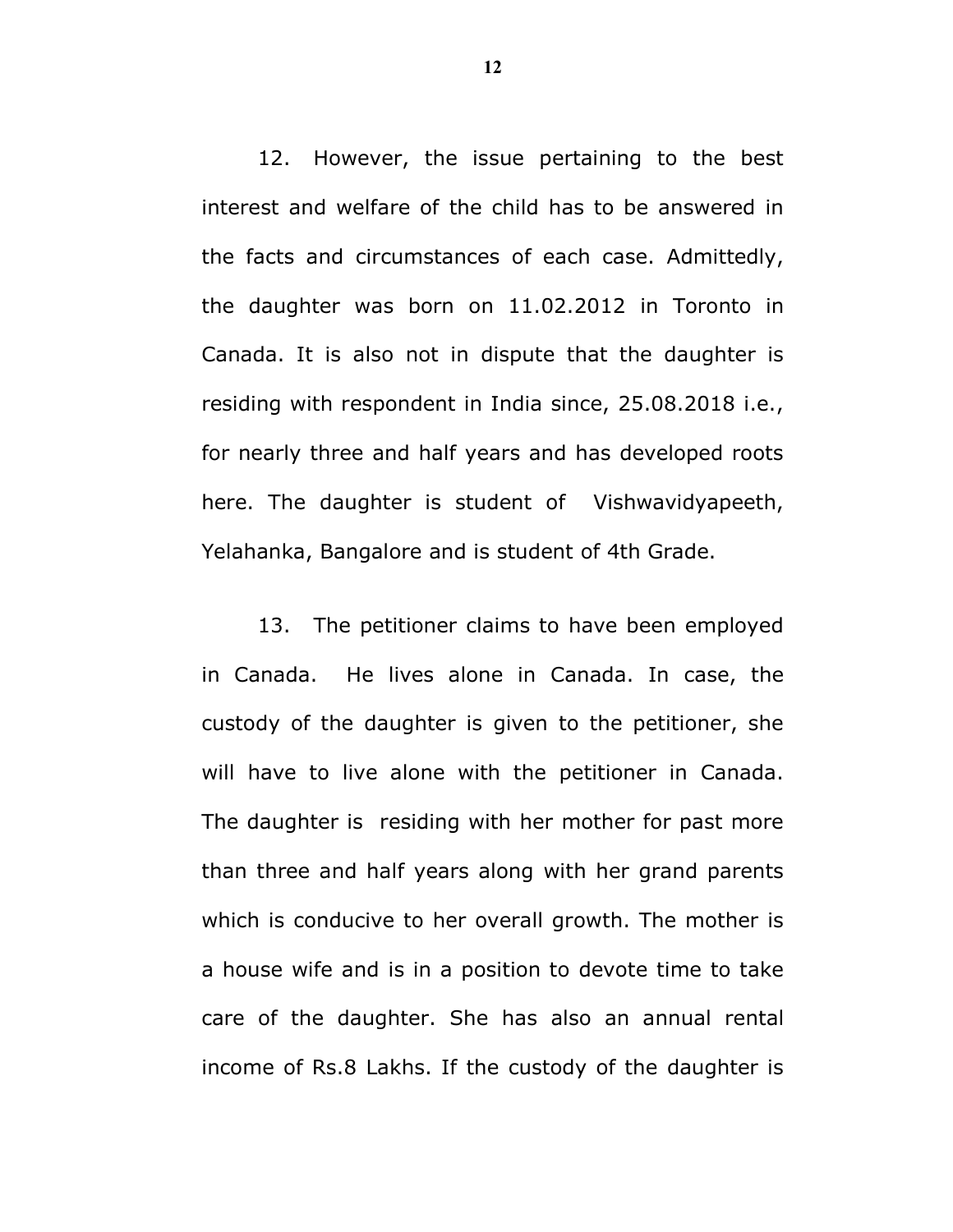given to the petitioner, at this point of time it will suddenly and abruptly disturb the child's daily routine and the education as the academic session in Canada starts in September.

14. So far as submission made by learned counsel for the petitioner that in view of the orders passed in the superior court in Canada, the custody has to be given to the petitioner, suffice it to say that principles of comity of courts must yield to best interest and welfare of the minor. Needless to state that the parties shall be at liberty to prosecute their remedies in the facts and circumstances of the case. In our opinion, it is in the best interest of the child that she should be allowed to stay with the respondent in India, in view of undertaking given by respondent before this court that she will stay with her parents, till the issue pertaining to her custody is finally adjudicated.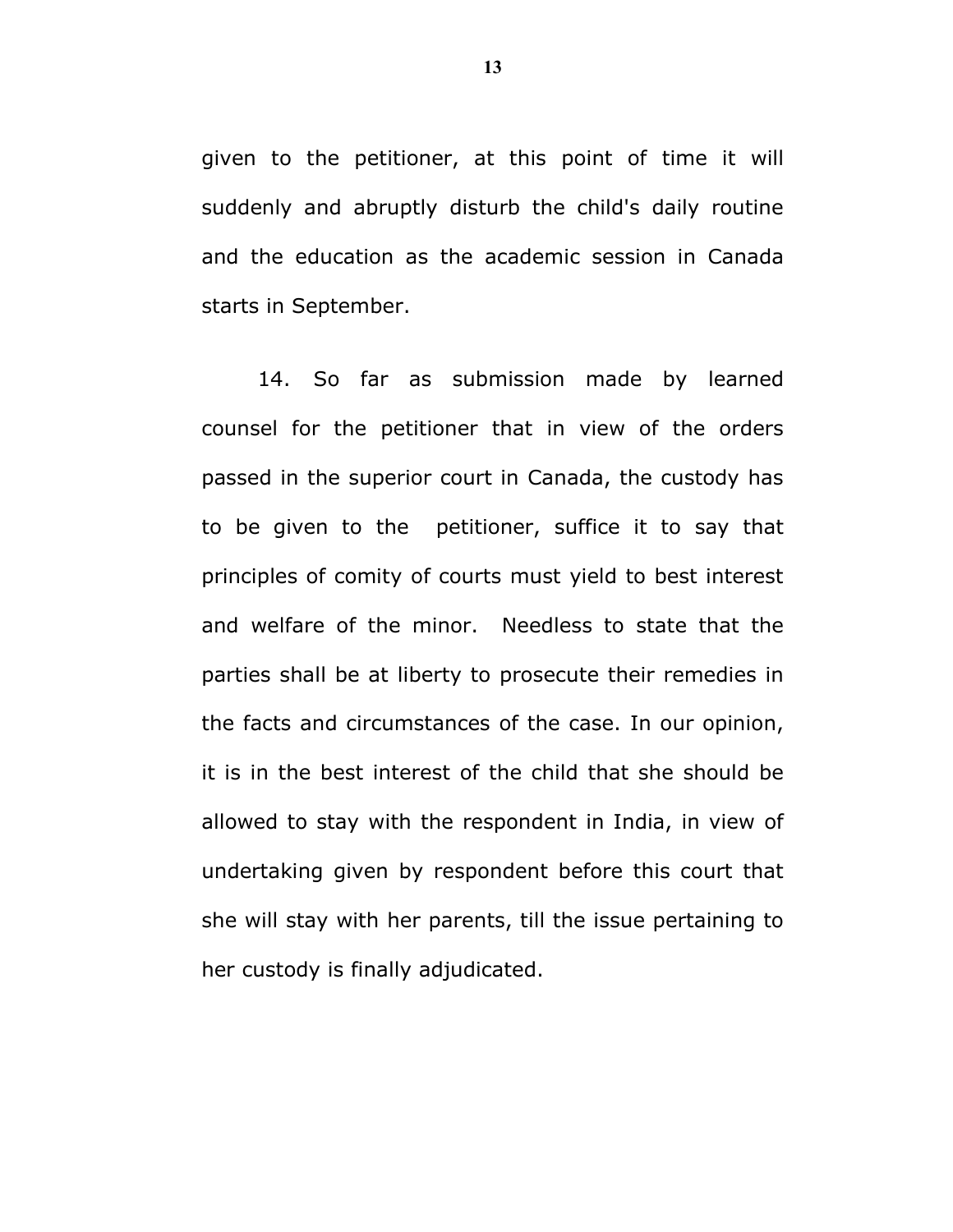15. The parent who is denied the custody of the child should have access to the child especially when both the parents live in different countries. The parents are under an obligation to provide for an environment which is reasonably conducive to the development of the child. It is in the best interest of the child to have parental care of both parents if not joint atleast separate. Therefore, bearing in mind the best interest of the child and in the obtaining factual matrix, following directions are issued:

(i) The petitioner is entitled to communicate with the child through phone / video call / skype at any time.

(ii) The respondent shall provide the school calendar of the child with the list of holidays along with dates of examination to the petitioner.

(iii) The respondent shall keep the petitioner informed about the day to day developments of the daughter on weekly basis and the aforesaid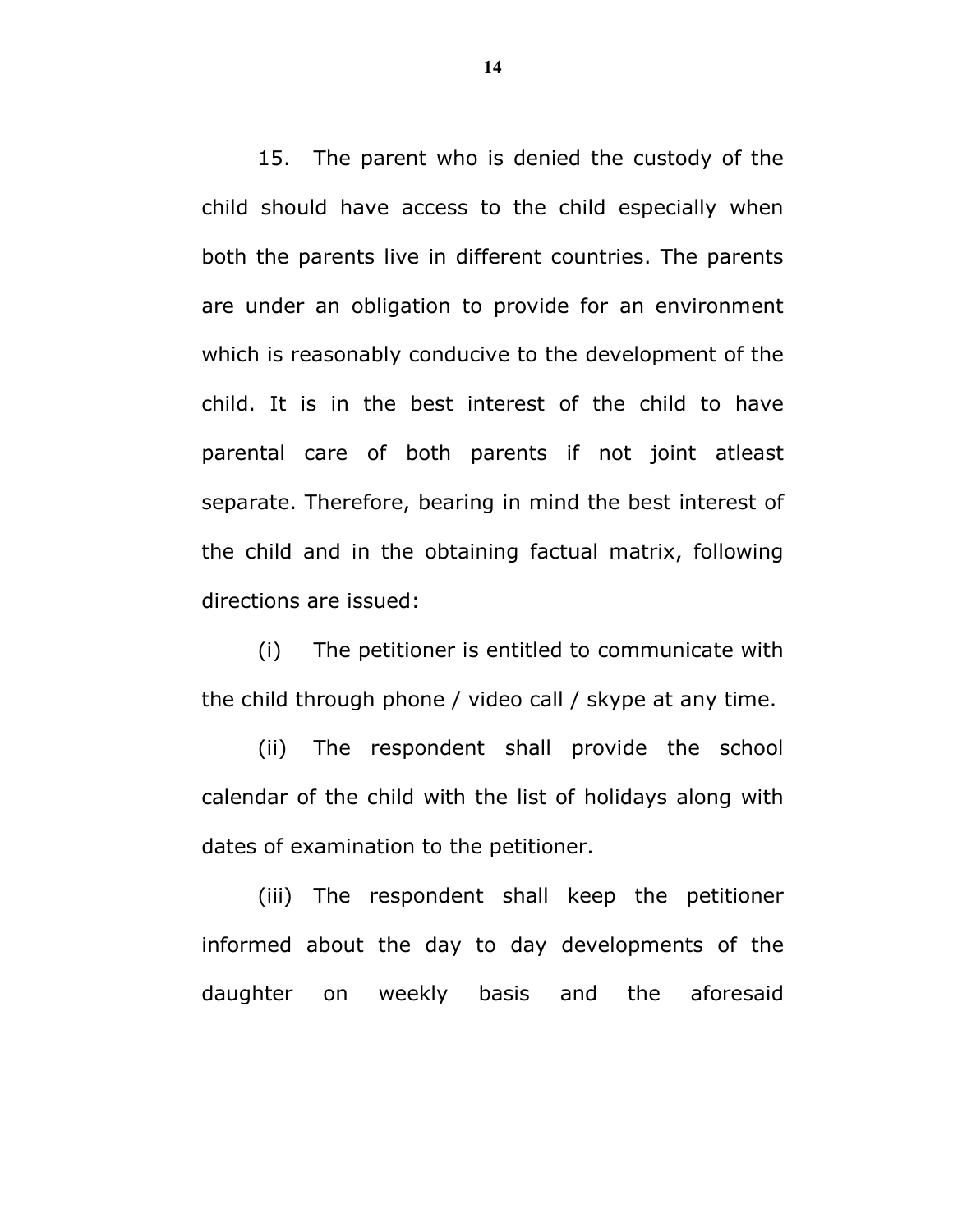communication will be sent to the petitioner on a Sunday every week.

(iv) The petitioner shall be at liberty to meet the child after intimation to the respondent. During the period of stay of petitioner in India, he shall be at liberty to meet the daughter on 1st and 3rd Sunday of every month and shall be entitled to take custody of the daughter from the respondent at 11.00 a.m. and shall hand over the custody of the daughter to respondent a 5.00 p.m.

(v) The respondent shall not require the child to have any interaction with aforesaid Mr.Sanjeev Marathe.

It is clarified that observations / findings in this judgment have been made for the purposes of deciding the controversy in this petition and would have no bearing on any other proceeding, which has to be dealt with on its own merit.